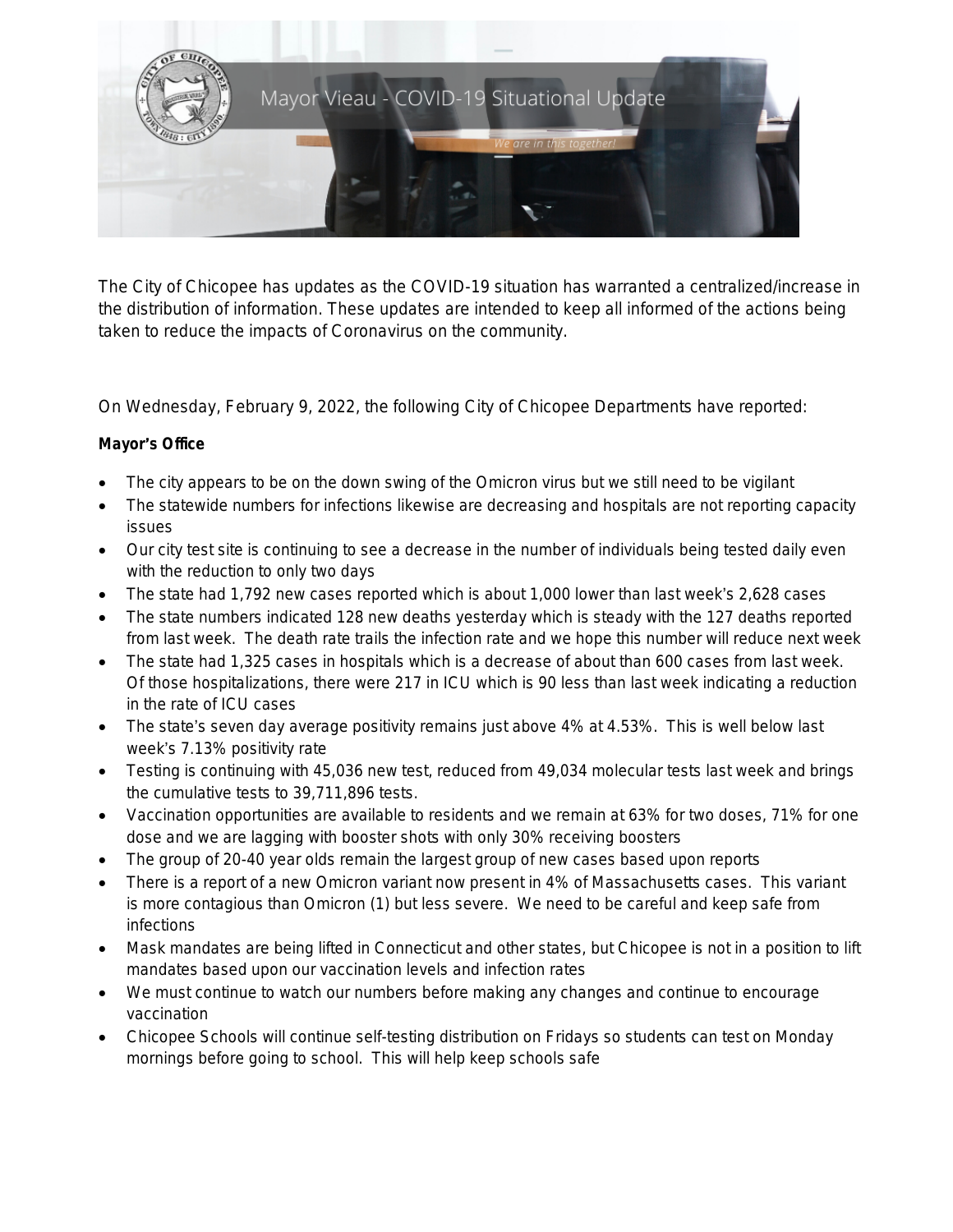## **Health**

- City Case Counts
	- o There are 227 open cases substantially below the 404 open cases compared to last week. There are 172 cases of individuals 18 and older and 55 cases of individuals less than 18 years old
	- o There are 32 deaths
	- o 141 N/A
	- o 9,282 recovered
	- o A total of 9,682 cases to date
	- o This reflects the infection rate on the downward slope from the Omicron variant. We still need to increase vaccinations and follow CDC guidelines of social distancing, hand washing, and staying home if you feel ill
- We continue to recommend mask mandates in public buildings based upon our low vaccination rates and children vaccination rate. Adults 65 and older are at 87% and children 5 to 11 years old are only at 22%
- We are recommending another vaccination clinic and encourage students and parents to take advantage of the mobile vaccination opportunities at our schools

## **Police Department**

- We have no officers or personnel out with COVID and continue services and patrols
- We are working the test site which is still slowing

#### **Fire Department**

- Status quo on services with one firefighter out on COVID leave
- The numbers at the test center are decreasing and agree with visiting the number of days we are open

## **Emergency Management**

- Status quo on staffing
- They agree with reducing testing to one day, Monday, in a couple weeks if numbers do not increase

## **Safety**

- Status quo on staffing
- There were 29 tests administered on Monday compared to 55 tests last week, with 2 positive, (6.9% and one was a repeat tester), Tuesday we did not test and so far today there were 22 tests administered.
- The test center is slowing compared to last week which continues a downward trend
- Based upon demand and staffing we will maintain Monday and Wednesdays this coming week but reduce the testing to Monday only after President's Day week

## **DPW**

We are managing to be status quo on services with all employees returned

# **COA**

• Status Quo on staffing and services with everyone reporting to work